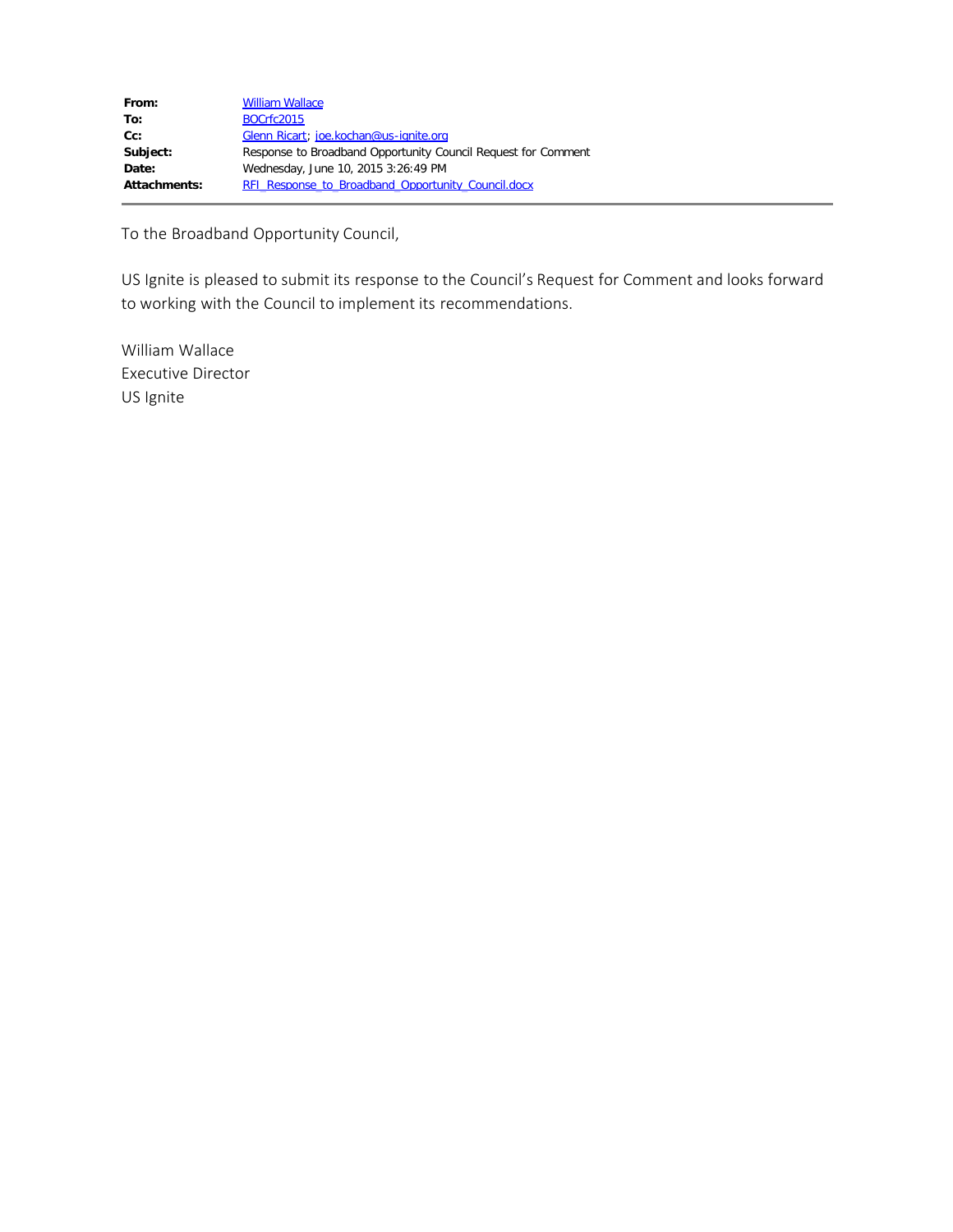# **Primary Questions to be Addressed in US Ignite's Response to the Broadband Opportunity Council's Notice and Request for Comment (Docket # 1540414365-5365-01)**

**Question #1: How can the federal government promote best practices in broadband deployment and adoption? What resources are most valuable to communities? What actions would be most helpful to communities seeking to improve broadband availability and use?**

**Question # 21: How can the federal government support state, local, and tribal efforts to promote and/or invest in broadband networks and promote broadband adoption? For example, what type of capacity-building or technical assistance is needed?**

# **Background on US Ignite's "Pull" Approach to Broadband Deployment and Adoption**

An inflection point in digital networking and applications is once again approaching and is marked by gigabit speeds to businesses, community anchor institutions, and households, software-defined networks, and local cloud computing. With inspiration from the National Science Foundation (NSF)-sponsored US Ignite Initiative, a public-private non-profit partnership called the US Ignite Partnership has been formed to promote U.S. leadership into this new space by encouraging the creation and deployment of compelling, next-generation applications and by leveraging investments in existing testbed networks to be able to deploy, test, and demonstrate those applications.

US Ignite believes that the fastest way to new economic value and broadband adoption is through applications "pull" – compelling new applications that leverage gigabit networks, software-defined capabilities, and distributed cloud computing. That "pull," together with complementary "push" infrastructure efforts to deploy appropriate infrastructure, will create demand for both further new applications and infrastructure. America will work smarter, with better information adding to the velocity and intensity of economic development.

It is expected that next-generation applications will have the potential to transform sectors of national priority such as clean energy (including advanced vehicle technologies), education and workforce technologies, emergency preparedness and public safety, health information technologies, transportation, and advanced manufacturing. These have been the focus "pull" areas for US Ignite applications.

The intended results for US Ignite are to:

- 1. Accelerate the development and adoption of compelling smart gigabit city applications (applications not possible on today's widely-deployed broadband assets) providing public benefit in national priority areas. Goal: foster the creation of 60 smart gigabit city applications by the end of 2018.
- 2. Facilitate creation of a testbed for these applications by coordinating and encouraging the deployment of advanced wired and wireless infrastructure in cities and regions, and among community anchor institutions. Goal: establish 200 smart gigabit city testbeds by the end of 2018.
- 3. Provide a forum for coordination and best-practice sharing among participants in industry, foundations, government, carriers and research and education networks, cities and regions, researchers, venture capitalists, and software developers to further the goals above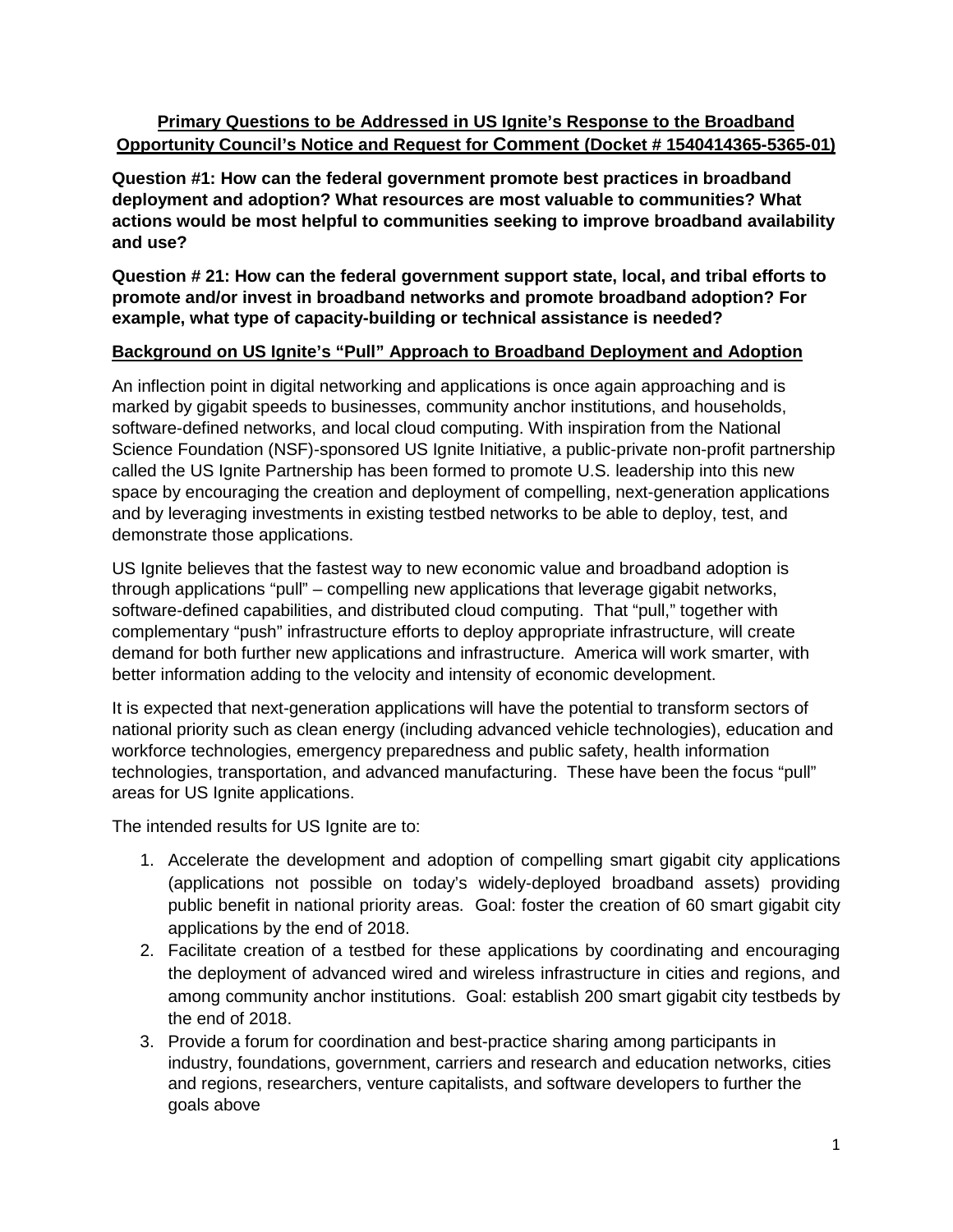In short, US Ignite is in the process of assembling and jump-starting a sustainable ecosystem of smart gigabit city testbeds and corresponding applications delivering important new advances in the national priority areas of clean energy (including advanced vehicle technologies), education and workforce technologies, emergency preparedness and public safety, health information technologies, transportation, and advanced manufacturing. These advances will leverage advanced Internet concepts developed by prior NSF research programs that are not yet available on today's commercial Internet. In doing so, the project will open up new economic development and broadband adoption opportunities in the participating cities. It is hoped that ultimately multi-gigabit interstate links will interconnect the cities, and city-based interoperable application infrastructure will allow entrepreneurs and academics in one city to write visuallycompelling and ultra-responsive new Internet applications that can be replicated in other cities and regions. An important key will be the involvement of citizens and community organizations in building and experimenting with multiple advanced networking applications addressing national priorities.

## **Proposed Administration Goal to Achieve a "Pull" Approach to Broadband Deployment and Adoption**

It is recommended that the Administration promote – on an agency-by-agency basis – US leadership in developing and deploying applications and services for ultra-fast broadband and Software-Defined Networks that have the potential to transform areas of national priority.

# **Proposed Agency Actions to Meet Proposed Goals for Achieving a "Pull" Approach to Broadband Deployment and Adoption**

Clean Energy (including advanced vehicle technologies): Recommended actions include the following:

- Encourage the Department of Energy's Offices of Science and Electricity to provide funding and encouragement to connect ESNet to the networks of smart gigabit cities (e.g., Chattanooga's Electric Power Board-owned fiber network reaching 170,000 end users) so that best practices in smart-grid management can be readily shared and applied across multiple cities.
- Request that the Department of Energy encourage renewable energy industries to standardize and accept uniform training and badging metrics so that workplace skills can be enhanced through "hands on," experience-based learning, practice, and training (e.g., training in solar panel or wind turbine installation).

Education and Workforce Technologies: Recommended actions include the following:

• Request that the Department of Education encourage local school districts to use E-rate and/or ConnectEd programs to fund deployment of 10 Gigabit networks connecting all K-12 schools since advancements in Virtual Reality education modules and distance learning will soon require 10 Gigabit networks. Evolving Gigabit-enhanced distance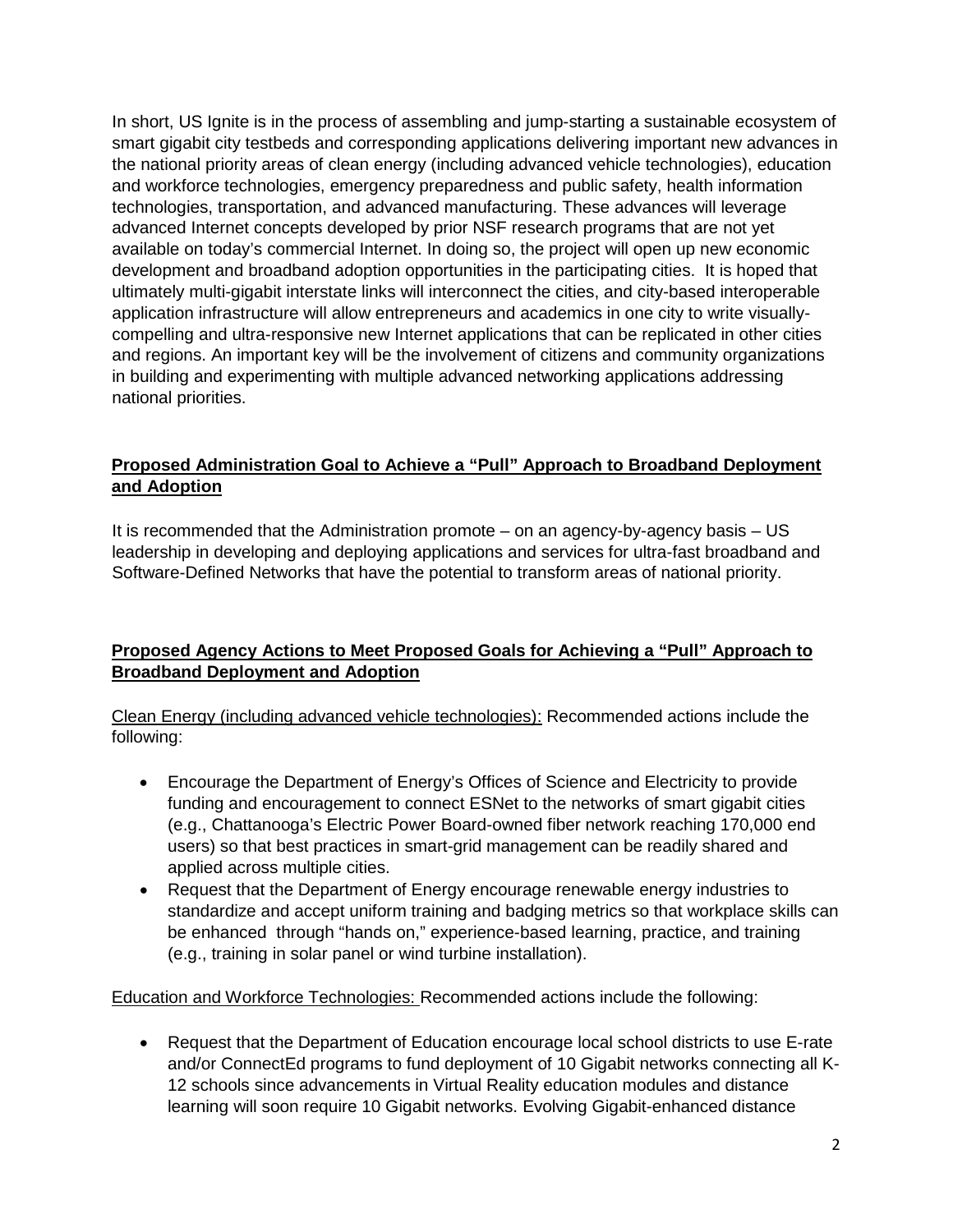learning applications will enhance individually-tailored learning and expose students to diverse perspectives, new experiences, and new knowledge bases not available today.

• Request that the National Science Foundation provide additional funding opportunities for applied projects in cyberlearning aimed at specifically testing whether advanced gigabit networks can accelerate achievement of key K-12 educational goals.

## Emergency Preparedness and Public Safety: Recommended actions include the following:

- Encourage FirstNet to include funding and encouragement for applications to ensure that local public safety agencies use information and communication technologies – including advanced computational modeling and simulation – to keep Americans safe by predicting disasters before they happen, preventing those disasters we can predict, and mitigating those we cannot prevent. In addition, these applications will provide ubiquitous, real-time, individually-tailored information and decision support for everyone involved in training for and addressing emergencies.
- Encourage FirstNet to pilot the use of Software Defined Networking (SDN) to create, on the spot, the networks needed for emergencies and contingencies by re-allocating commercial resources via SDN control planes, to form separate emergency and resilience networks as needed. SDN essentially allows fiber and spectrum assets to be reallocated to new uses, as needed, and in fractions of a second. For example, in case of a train derailment, cell tower resources near the derailment could be reallocated for emergency workers' usage, and text messages given priority for the remaining capacity available to the public. Into this same SDN network, the local university's chemical engineering department could be connected to give first responders the benefit of expert knowledge on the chemicals that might be involved in the derailment.

Health Information Technologies: Recommended actions include the following:

- Urge the Department of Health and Human Services to expedite implementation of patient reimbursement policies for services provided via advanced video conferencing. Reforming such practices, which in many states still require patient office visits to be eligible for reimbursement, will help achieve important health care goals: enabling health and wellness, not simply health care; proactive, healthy prevention, not reactive treatment of disease; early-detection of disease; regular, effective communication with health experts, empowering patients through information and medical knowledge to become an active part of their own care.
- Encourage HHS to make demonstration funds and grants available to test advanced healthcare applications in gigabit communities nationwide. Combined with the possibility of changes in reimbursement policies listed above, funded demonstration projects in gigabit cities will allow health care systems, hospitals, and insurance companies to experience what advanced networks can do to transform health care services.

Transportation: Recommended actions include the following: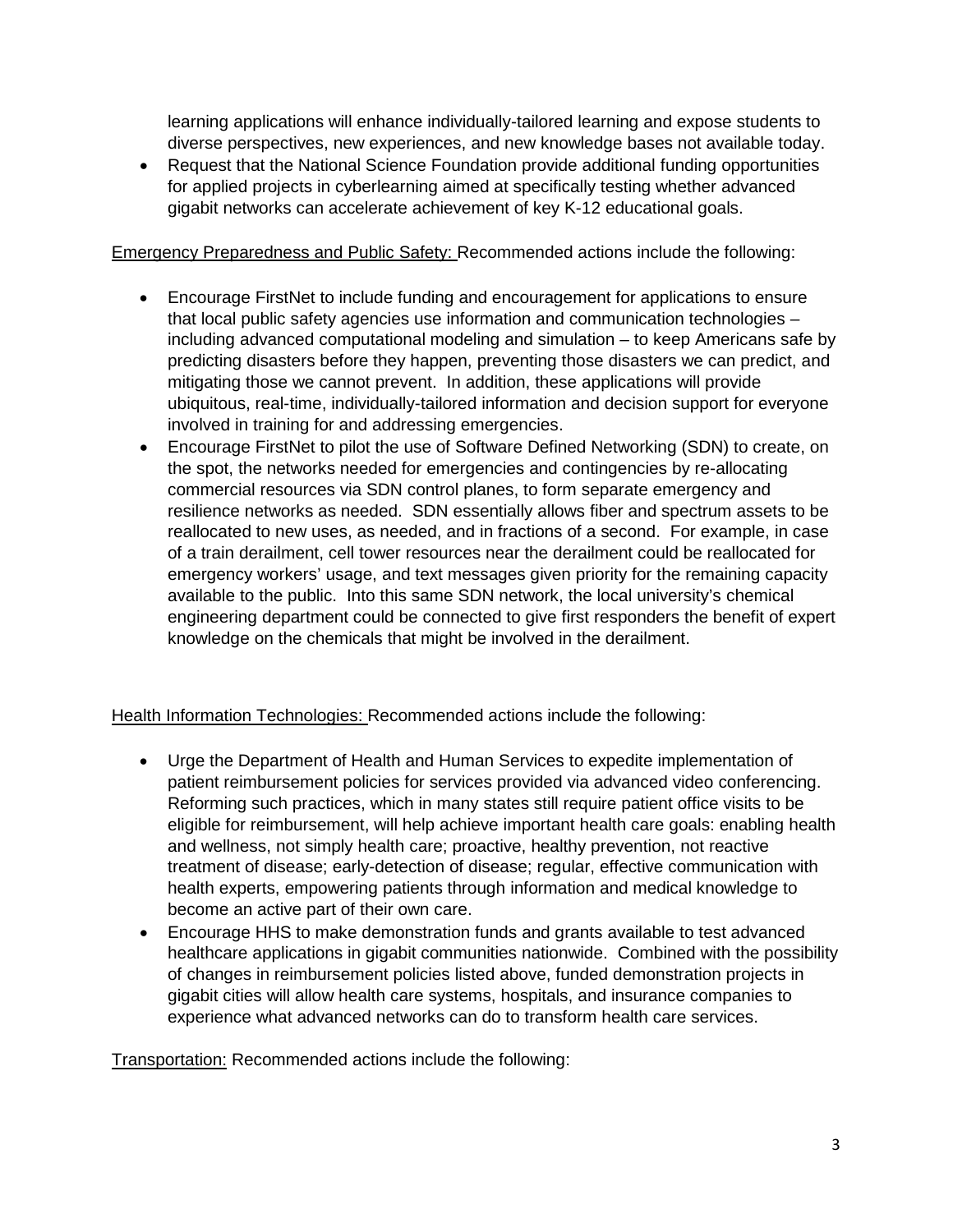- Accelerate the FCC's efforts to make available additional wireless spectrum for use in supporting autonomous vehicle experimentation.
- Encourage the DOT's Connected Vehicle (CV) program to extend its pilot program solicitation and to make it easier for smaller organizations, academic researchers, and entrepreneurs to participate and receive pilot project funding.

Advanced Manufacturing: Recommended actions include the following:

• Encourage the Advanced Manufacturing National Program Office (AMNPO within the Department of Commerce) to encourage participants in the National Institute for Manufacturing Innovation (NNMI) and the National Additive Manufacturing Institute (NAMII) to ensure access to the Gigabit networks required to support computational modeling and detailed simulation as well as computational design processes and sharing of data, knowledge, tools, and expertise across supply chain partners.

Overall Ecosystem Building: Recommended actions include the following:

- Encourage the Economic Development Administration to provide funding to support development of local ecosystems (e.g., steering groups comprised of government, civic, academic, foundation, nonprofit, and corporate support) that can identify novel solutions to city challenges through use of smart gigabit infrastructure and applications. Such an effort would further EDA's core mission to create the conditions for economic growth and improved quality of life by expanding the capacity of individuals, firms, and communities to maximize the use of their talents and skills to support innovation.
- Encourage the FCC/NTIA Wireless Model Cities program to select and target US Ignite communities (i.e., those with gigabit fiber or wireless networks deployed) as Model Cities for federal spectrum sharing testbeds.
- Encourage more coordination among agencies and the White House on broadband / advanced networking / smart city efforts to focus as much energy and momentum as possible into one or two coordinated efforts.

# **Other Policy Issues that Should be Addressed**

# A. Requirement to connect Community Anchor Institutions Passed

Local carriers and ISPs that are wiring or providing wireless services for areas containing Community Anchor Institutions (CAIs) should be required to connect those CAIs passed at low or no cost. Local services provided by CAIs are integral parts of the community and CAIs should be connected to each other and citizens via the most advanced local networks available. For example, if ISP "A" has fiber running down Main Street and running past the city library located on Main Street, ISP "A" should be required to offer connection at low or no cost to the city library. Consideration should be given to lowering the burden of providing such access if the CAI already has an adequate connection.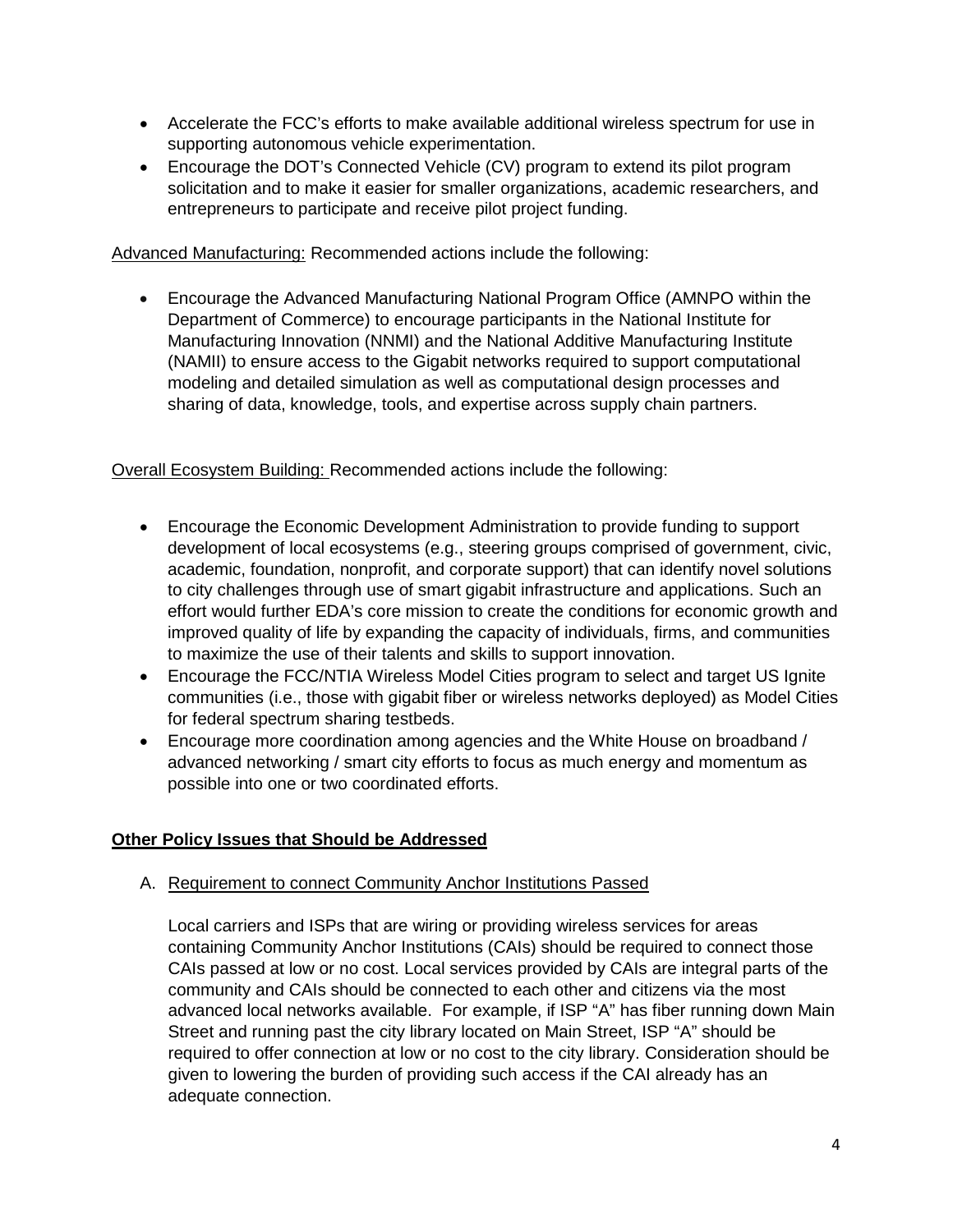## B. Requirement to Exchange Traffic at a Nonprofit Local Exchange Point

To promote competition and enhance the vitality and cohesiveness of cities, local carriers and ISPs should be required or incented to exchange traffic with other local carriers and ISPs at one or more nonprofit local exchange points in that city or region. This would allow for local commerce and local traffic to stay local to a community. This helps the economic infrastructure of American cities to develop along local lines and provides better service by minimizing the latency or delay inherent in longer-distance inter-city network connections. The exchange point(s) would also lower the barrier to entry for competitive entrants in the local market by giving them equal and nondiscriminatory access to local resources (such as CAIs). (It would also encourage more competition in inter-city Internet carriage and lower the barrier to new inter-city carriers.) The use of a nonprofit to run a local exchange point is suggested to help avoid favoritism and possible discrimination. We note that candidate nonprofits often include local academic institutions. But the key is required or incented participation (at adequate speeds) in a non-discriminatory local exchange point.

## C. Requirement for unlimited local traffic carriage as part of basic services

To further encourage local economic development and to strengthen cities, it would be useful to require or incent local carriers and ISPs to include in their basic fee unlimited local traffic, including traffic to CAIs, governments, nonprofits, and for-profit companies (e.g., no caps on local data usage). Local traffic does not require the local carrier or ISP to pay a tier 1 national interstate carrier because the traffic is kept locally and not handed off to the larger Internet. Such local handoffs are facilitated by the local exchange point (see "B"). Encouraging local traffic would also provide for greater resiliency in case of emergencies where access to national services might not be available.

## D. Facilitate interconnection of local higher education institutions

The Internet was invented at academic institutions, and the NeTS program in the National Science Foundation's Computer and Information Sciences and Engineering (CISE) Directorate has been pushing the frontiers of the newest kinds of Internet and SDN services. Some of the newest and most innovative broadband is now found on higher education campuses thanks to the CISE CC\*NIE and subsequent campus infrastructure programs. To help spread this innovation in the local city or region networks discussed above, policies should encourage and facilitate interconnection of higher education institutions as a special example of an important CAI in a city or region.

#### E. Require IPv6 and IPv4 capabilities of all local carriers and ISPs

The Internet has run out of its traditional IPv4 addresses, and while some carriers still have a stockpile of unused IPv4 addresses they can continue to use to expand their businesses, any new player cannot acquire new IPv4 addresses and is at a competitive disadvantage. The right way to level this playing field is to require all local carriers and ISPs to support IPv6 addressing. There are plenty of IPv6 addresses and they are